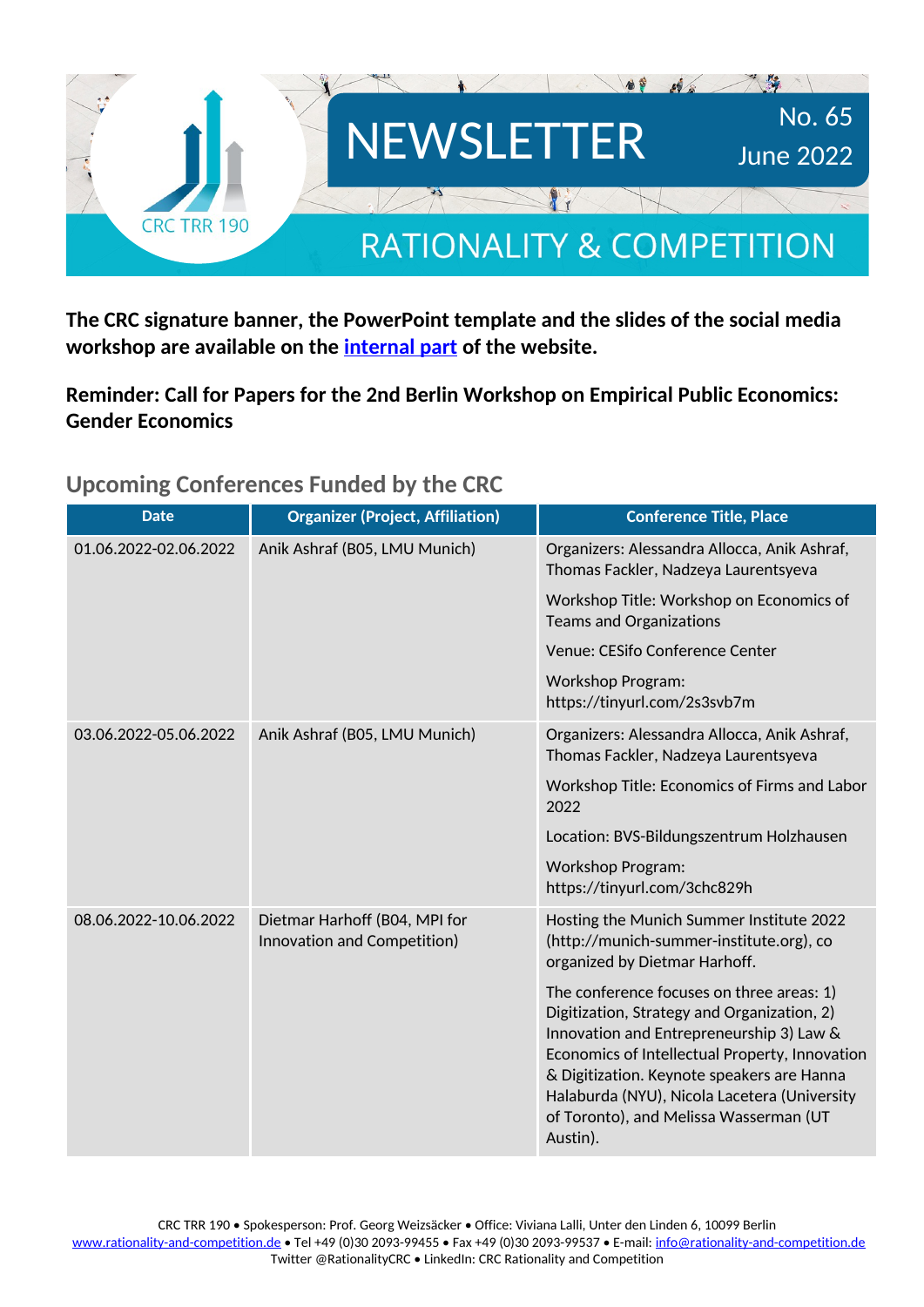# **Upcoming CRC Seminars**

| Date, Seminar                                                                          | <b>Speaker (Affiliation)</b>                       | <b>Title</b>                                                                                                                                                              |
|----------------------------------------------------------------------------------------|----------------------------------------------------|---------------------------------------------------------------------------------------------------------------------------------------------------------------------------|
| 01.06.2022, MPI<br><b>Innovation &amp;</b><br>Entrepreneurship<br><b>Seminar</b>       | Kevin Boudreau (Northeastern<br>University)        | Gender Differences in Responses to<br>Competitive Organization? Field Experimental<br>Evidence on Differences Across Fields from a<br><b>Product Development Platform</b> |
| 02.06.2022, 12:00 -<br>1:00pm, Behavioral<br><b>Brown Bag Seminar</b>                  | Carla Mirabella (LMU Munich)                       | Self-unserving biases in Diabetes test take-up<br>(joint with Konstantin Lucks, Simeon Schudy,<br>and Joachim Winter)                                                     |
| 02.06.2022, 12:00 -<br>1:30pm, Munich<br>International<br><b>Economics Seminar</b>     | John Morrow (Kings College London)                 | To be announced.                                                                                                                                                          |
| 02.06.2022, 3:00 -<br>4:15pm, BBE Seminar &<br>Colloquium                              | Aurelien Baillon (Erasmus University<br>Rotterdam) | To be announced.                                                                                                                                                          |
| 02.06.2022, 4:45 -<br>6:00pm, BBE Seminar &<br>Colloquium                              | Julie Chytilová (Charles University)               | To be announced.                                                                                                                                                          |
| 09.06.2022, 12:00 -<br>1:00pm, Behavioral<br><b>Brown Bag Seminar</b>                  | Christoph Schwaiger (LMU Munich)                   | Matching Markets with Reciprocating<br>Preferences                                                                                                                        |
| 09.06.2022, 3:00 -<br>4:15pm, BBE Seminar &<br>Colloquium                              | Chris Roth (University of Cologne)                 | To be announced.                                                                                                                                                          |
| 09.06.2022, 4:45 -<br>6:00pm, <b>BBE Seminar &amp;</b><br>Colloquium                   | Sabine Kröger (Université Laval)                   | To be announced.                                                                                                                                                          |
| 13.06.2022, 12:30 -<br>2:00pm, Micro<br><b>Workshop LMU Munich</b>                     | Robert Akerlof (University of Warwick)             | To be announced.                                                                                                                                                          |
| 14.06.2022, 4:15-<br>5:45pm, Schumpeter-<br><b>BSE-Seminar</b>                         | Gisle Natvik (BI Oslo)                             | To be announced.                                                                                                                                                          |
| 15.06.2022, 3:00 - 4:15,<br><b>MPI Innovation &amp;</b><br>Entrepreneurship<br>Seminar | Martin Kretschmer (University of<br>Glasgow)       | Copyright, the Digital Services Act, and the<br>New Wave of Platform Regulation - A UK<br>Perspective                                                                     |
| 16.06.2022, 3:00 -<br>4:15pm, BBE Seminar &<br>Colloquium                              | Michalis Drouvelis (University of<br>Birmingham)   | To be announced.                                                                                                                                                          |
| 16.06.2022, 4:45 -<br>6:00pm, <b>BBE Seminar &amp;</b><br>Colloquium                   | Jonas Radbruch (IZA)                               | To be announced.                                                                                                                                                          |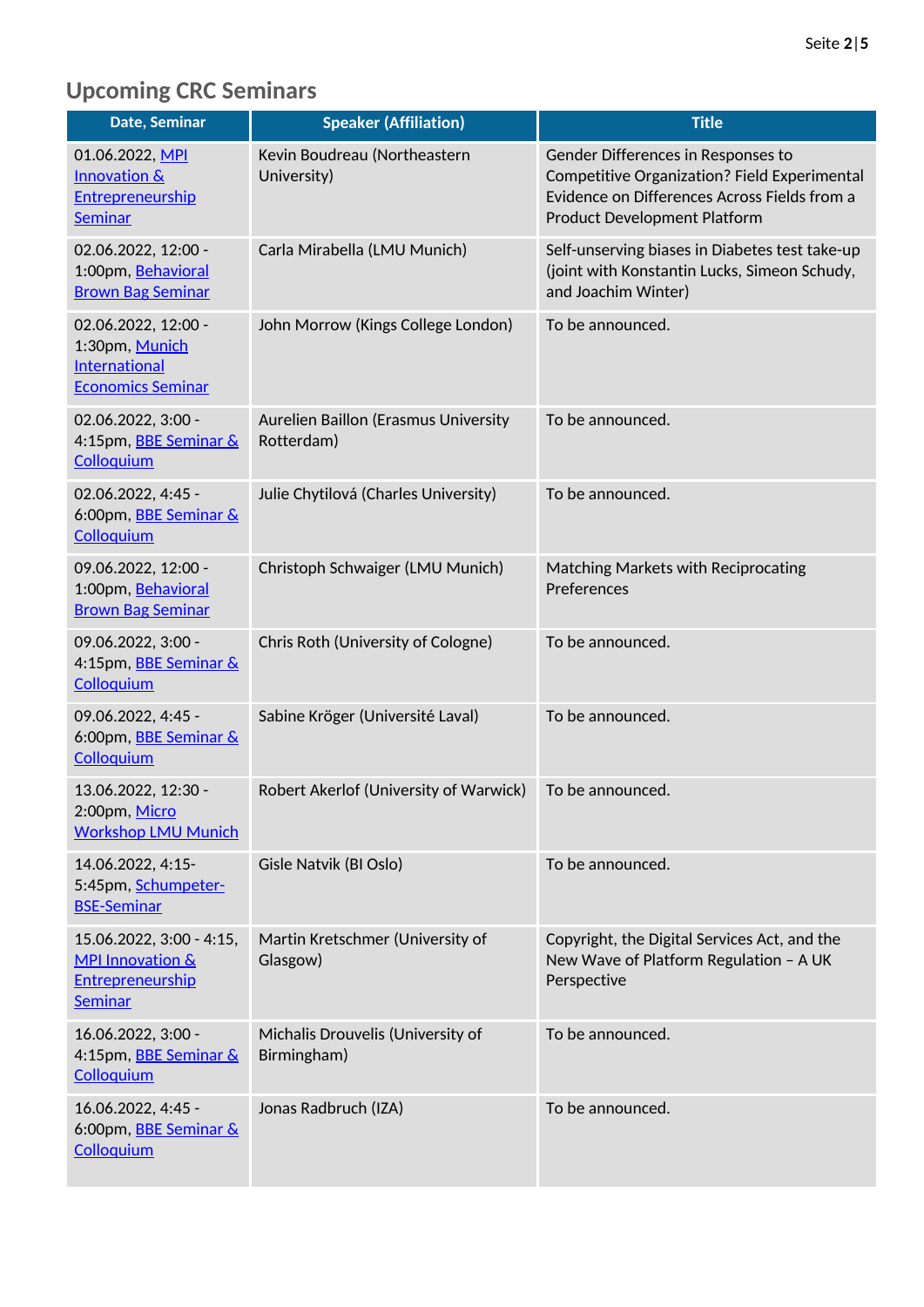| 20.06.2022, 12:30 -<br>2:00pm, Micro<br><b>Workshop LMU Munich</b>                        | Laura Boudreau (Columbia University)                                 | To be announced.                                                                                                                                                                      |
|-------------------------------------------------------------------------------------------|----------------------------------------------------------------------|---------------------------------------------------------------------------------------------------------------------------------------------------------------------------------------|
| 20.06.2022, 2:00 -<br>3:15pm, Berlin Applied<br><b>Micro Seminar</b>                      | Biliana Yontcheva (Düsseldorf<br>Institution for Competition Econ)   | To be announced.                                                                                                                                                                      |
| 21.06.2022, 4:15 -<br>5:45pm, Schumpeter-<br><b>BSE-Seminar</b>                           | Eric Hornung (University of Cologne)                                 | To be announced.                                                                                                                                                                      |
| 22.06.2022, 1:00 -<br>2:15pm, MPI Innovation<br>& Entrepreneurship<br><b>Seminar</b>      | Nilam Kaushik (Indian Institute of<br>Management Bangalore)          | Disambiguating Effects of Knowledge versus<br>Demographic "Diversity" in the Innovation<br>Process - Field Experimental Evidence from a<br>Collaborative Product Development Platform |
| 23.06.2022, 12:00 -<br>1:30pm, Munich<br><b>International</b><br><b>Economics Seminar</b> | Chenzi Xu (Stanford University's<br>Graduate School of Business)     | To be announced.                                                                                                                                                                      |
| 23.06.2022, 1:00 -<br>2:15pm, Behavioral<br><b>Brown Bag Seminar</b>                      | Andrej Woerner (LMU Munich)                                          | Peer evaluation and team incentives                                                                                                                                                   |
| 23.06.2022, 3:00 -<br>4:15pm, <b>BBE Seminar &amp;</b><br>Colloquium                      | Luigi Butera (Copenhagen Business<br>School)                         | To be announced.                                                                                                                                                                      |
| 23.06.2022, 4:45 -<br>6:00pm, <b>BBE Seminar &amp;</b><br>Colloquium                      | Antonio Cabrales (University College<br>London)                      | To be announced.                                                                                                                                                                      |
| 27.06.2022, 12:30 -<br>2:00pm, Micro<br><b>Workshop LMU Munich</b>                        | Jacopo Perego (Columbia University)                                  | To be announced.                                                                                                                                                                      |
| 30.06.2022, 12:00 -<br>1:30pm, Munich<br><b>International</b><br><b>Economics Seminar</b> | Katharina Erhardt (Heinrich Heine<br>University Düsseldorf and DICE) | To be announced.                                                                                                                                                                      |
| 30.06.2022, 3:00 -<br>4:15pm, <b>BBE Seminar &amp;</b><br>Colloquium                      | Lea Cassar (Universität Regensburg)                                  | To be announced.                                                                                                                                                                      |
| 30.06.2022, 4:45 -<br>6:00pm, BBE Seminar &<br>Colloquium                                 | Sandro Ambuehl (University of Zurich)                                | To be announced.                                                                                                                                                                      |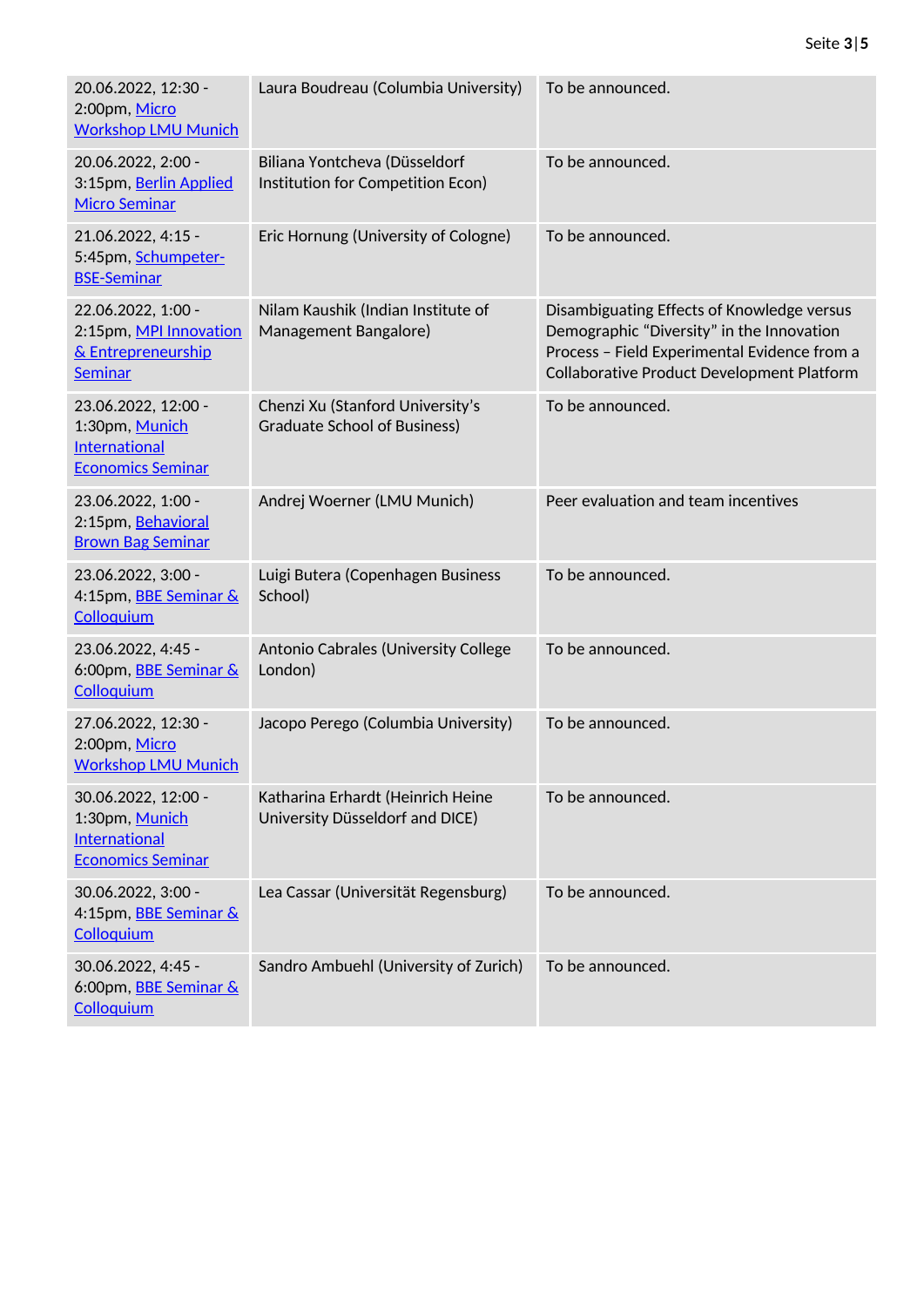## **New CRC Discussion Papers**

| <b>Number</b> | <b>CRC member (Project, Affiliation)</b> | Title, Coauthor(s)                                                                                                                                  |
|---------------|------------------------------------------|-----------------------------------------------------------------------------------------------------------------------------------------------------|
| 326           | Maja Adena (A05, WZB Berlin)             | Voluntary 'Donations' versus Reward-<br><b>Oriented 'Contributions': Two Experiments</b><br>on Framing in Funding Mechanisms (with<br>Steffen Huck) |
| 327           | Ulrich Horst (B02, HU Berlin)            | Portfolio Liquidation Games with Self-<br>Exciting Order Flow (with Guanxing Fu,<br>Xiaonyu Xia)                                                    |
| 328           | Maja Adena (A05, WZB Berlin)             | A Field Experiment on Threshold Matching<br>of Donations (with Steffen Huck)                                                                        |
| 329           | Matthias Lang (B02, LMU Munich)          | <b>Stochastic Contracts and Subjective</b><br><b>Evaluations</b>                                                                                    |

#### **New Publications**

| Journal, Vol.                                  | <b>CRC Member (Project, Affiliation)</b>      | <b>Title, Coauthor(s)</b>                                                                                                    |
|------------------------------------------------|-----------------------------------------------|------------------------------------------------------------------------------------------------------------------------------|
| Economic Theory 73                             | Michael Zierhut (B02, HU Berlin)              | Financial Intermediation and the Welfare<br>Theorems in Incomplete Markets (with Marc<br>Oliver Bettzüge, and Thorsten Hens) |
| AEA Papers and<br>Proceedings, 112: 573-<br>77 | Lea Heursen (A01, HU Berlin)                  | <b>Continuous Gender Identity and Economics</b><br>(with Brenøe, Anne Ardila, Eva Ranehill, and<br>Roberto A. Weber)         |
| Quarterly Journal of<br>Economics, 137         | Anna Gumpert (B04, University of<br>Tübingen) | Firm Organization with Multiple<br>Establishments (with Henrike Steimer and<br>Manfred Antoni)                               |
| The Scandinavian<br>Journal of Economics       | Dirk Engelmann (A01, HU Berlin)               | <b>Student Performance and Loss Aversion</b><br>(with Heiko Karle and Martin Peitz)                                          |

### **Miscellaneous**

| <b>Date</b> | <b>CRC Member (Project, Affiliation)</b> | <b>Details</b>                                                                         |
|-------------|------------------------------------------|----------------------------------------------------------------------------------------|
| 21.12.2021  | Andrej Woerner (A04, LMU Munich)         | Has received a prize.                                                                  |
|             |                                          | Amsterdam School of Economics                                                          |
|             |                                          | Dissertation Award for the Best PhD Thesis                                             |
|             |                                          | in Fconomics in 2020 and 2021 at the<br>University of Amsterdam.                       |
| 19.04.2022  | Anna Gumpert (B04, University of         | Has been appointed full professor of                                                   |
|             | Tübingen)                                | economics at the University of Tübingen.                                               |
| April 2022  | Felix Montag (B04, LMU Munich)           | Has received a prize.                                                                  |
|             |                                          | RIEF Best Paper Prize in International Trade<br>for "Mergers, Foreign Entry, and Jobs: |
|             |                                          | Evidence from the U.S. Appliance Industry"                                             |